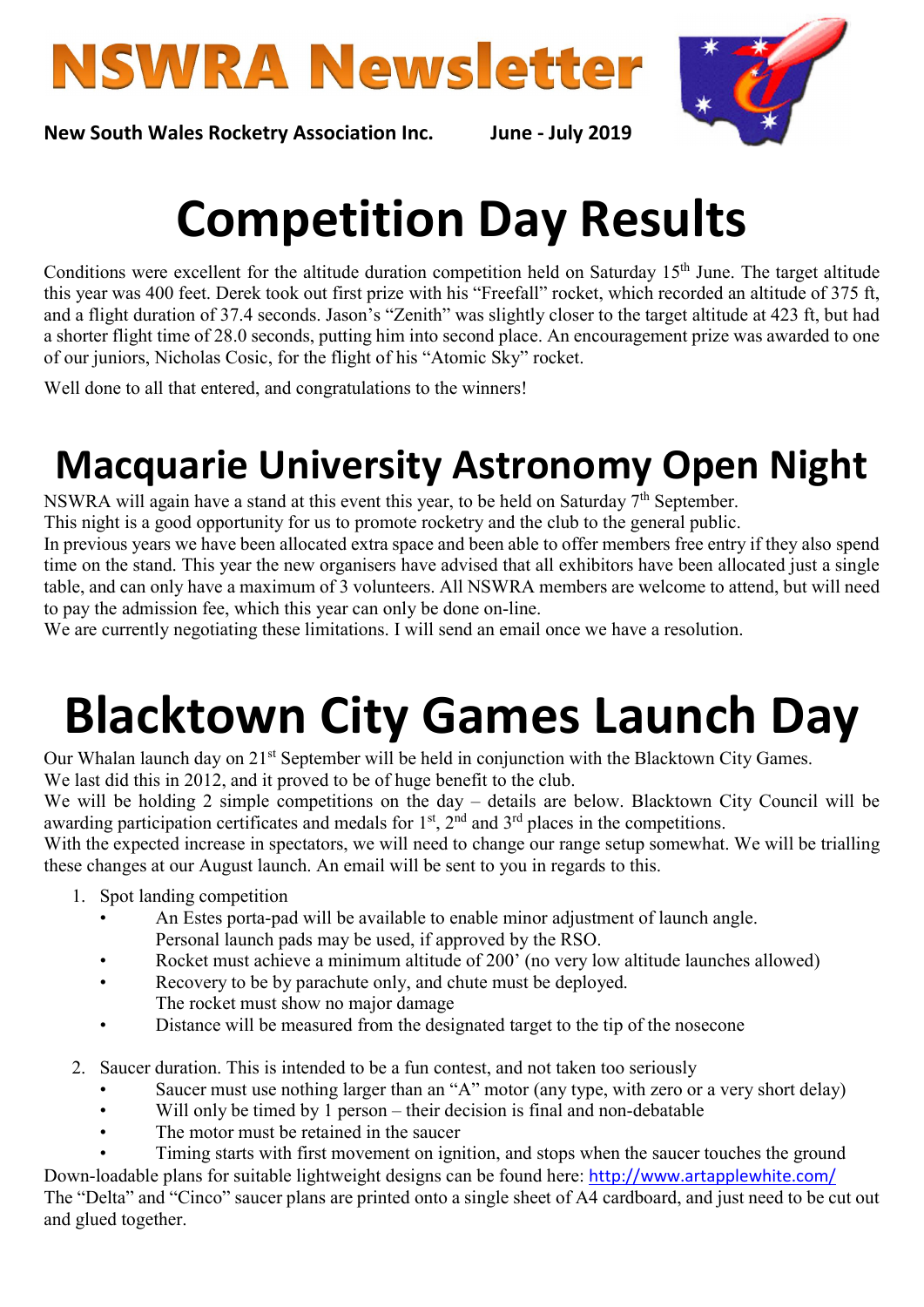### Mullaley launch weekend 28-29 September

Most members would be aware that the next Mullaley weekend has been scheduled for 28-29<sup>th</sup> September. If you plan on attending, could you please provide us with details of any HPR motors you intend to use, especially if they are sparky motors, to help us organise the range setup.

Note: At this stage we believe that sparky motors will be allowed, but we won't know for certain until the day.

Our usual certifying officer, David Head, is unable to attend this launch. Andrew Eltobaji has applied to AMRS to be an additional certifying officer, which AMRS is expected to approve by the end of this month.

If you are ordering motors from Australian Rocketry, to off-set the shipping costs for individual orders, we will be arranging a group order, so members can order motors and other items which will be sent as a single delivery to Andrew Eltobaji, who can then bring these to Mullaley.

A follow-up email will be sent with logistics details.

Note: This is only for motors and casings (and small items). Large, non-DG items such as body tubes and rocket kits will need to be ordered separately by the individual

### LCO/RSO information sessions

We were intending to run an LCO information session at the last launch, but unfortunately the opportunity didn't present itself. However, we do need to try to hold these sessions, as we need members to become familiar with what is involved with these duties. Having extra members able to fulfil these will take the pressure off others. There will no doubt be a time when the usual officials are unavailable, and some of our more experienced members should be comfortable taking on these roles. We will again try to have an LCO session, at the next launch day.

BTW, although not required until attempting L2 high power certification, AMRS have an expectation that L1 fliers will study the LCO/RSO course notes, even if not considering progressing to L2.

#### Upcoming Events

All launches are at Whalan Reserve unless otherwise noted

#### August

31 Launch Day

#### September

- 7 Macquarie University Astronomy Open Night
- 21 Launch Day/Blacktown City Games event
- 28-29 Mullaley weekend